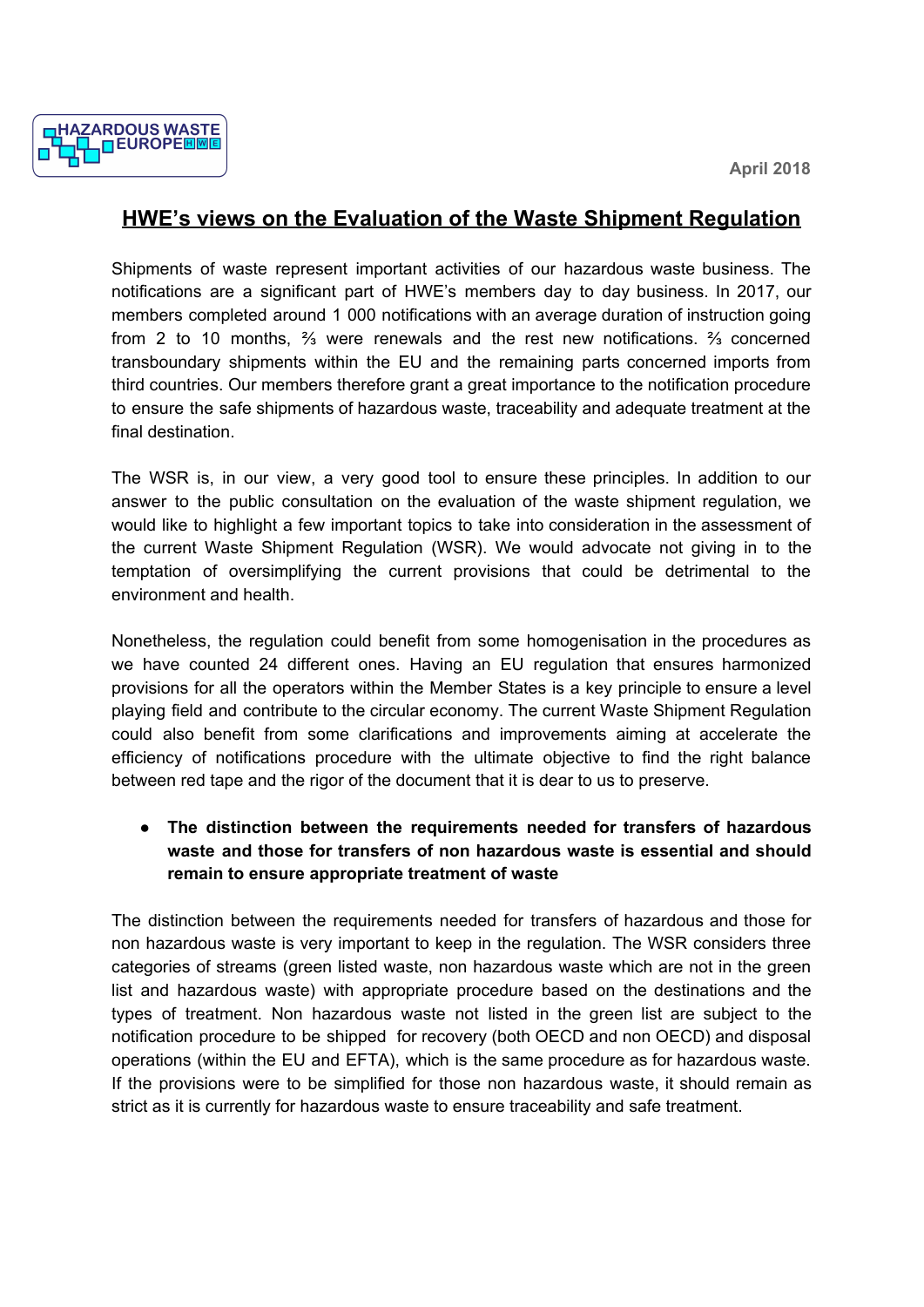## ● **Press for better efficiency of the procedure**

- *When does the notification end*: Should we consider that the notification ends at the departure of the last shipment or arrival at final destination? We need to clarify this point. It is much more convenient to consider that the last day of the notification corresponds to the date of departure of the last shipment. It is not only important because of the delay in the notification procedure but also because some travels are very long without any certainty of the date of arrival. There is no risk of non completed shipments as the financial guarantees end when the last shipment has been finally treated.
- *Tacit consent*: according to article 9, for shipments within the community, tacit consent by the competent authority of transit may be assumed if no objection is lodged within the said 30-day time limit. However regarding shipment with third countries the tacit consent is linked to information to other parties about a tacit or written consent. But in the absence of answer within the 60 days, it is difficult to assess if it is considered as tacit consent or if the competent authority still needs time to instruct the request. One consequence being to cause longer delays and long, costly and dangerous waste interim storage with environmental risks. It would be very beneficial that the WSR reproduces what has been done with the regulation 1418/2007 in order to know in advance the position of the respective third countries on this topic.
- *The pre-consent procedure*: its application is heterogeneous among the Member States. To introduce one single procedure for the validation of the pre-consent in the regulation (either in article 14 or in annex VI - Form for pre-consented facilities) would help to have harmonised criteria that could be used in a more systematic manner and contribute to make the notification faster.
- *The procedure for renewals should be accelerated*. Indeed, the procedure of notification demandes huge work that implies lot of time and money. It would help from an administrative point of view to limit the information needed for renewals only to potential changes (new permits, change in the quantities, changes of transporters, changes in the routes - main or alternatives, etc.). The launch of an electronic data system could help with this issue. This improvement would also considerably reduce the administrative burden of competent authorities involved
- *The topic of financial guarantee* could benefit from some adjustments. A simplification could be to introduce the possibility for single rolling yearly financial guarantee instead of one for each notifications. It would be based on the number of shipments/active volume. Having a bigger global amount instead of severals segmented amounts will not only facilitate the negotiations with the banks but also reduce red tape. The financial guarantees in favour of non EU exporting state are sometimes difficult to recover or cancel. The financial guarantee should automatically be released once the certificate delivered has been received by the competent authority, which is not the case today.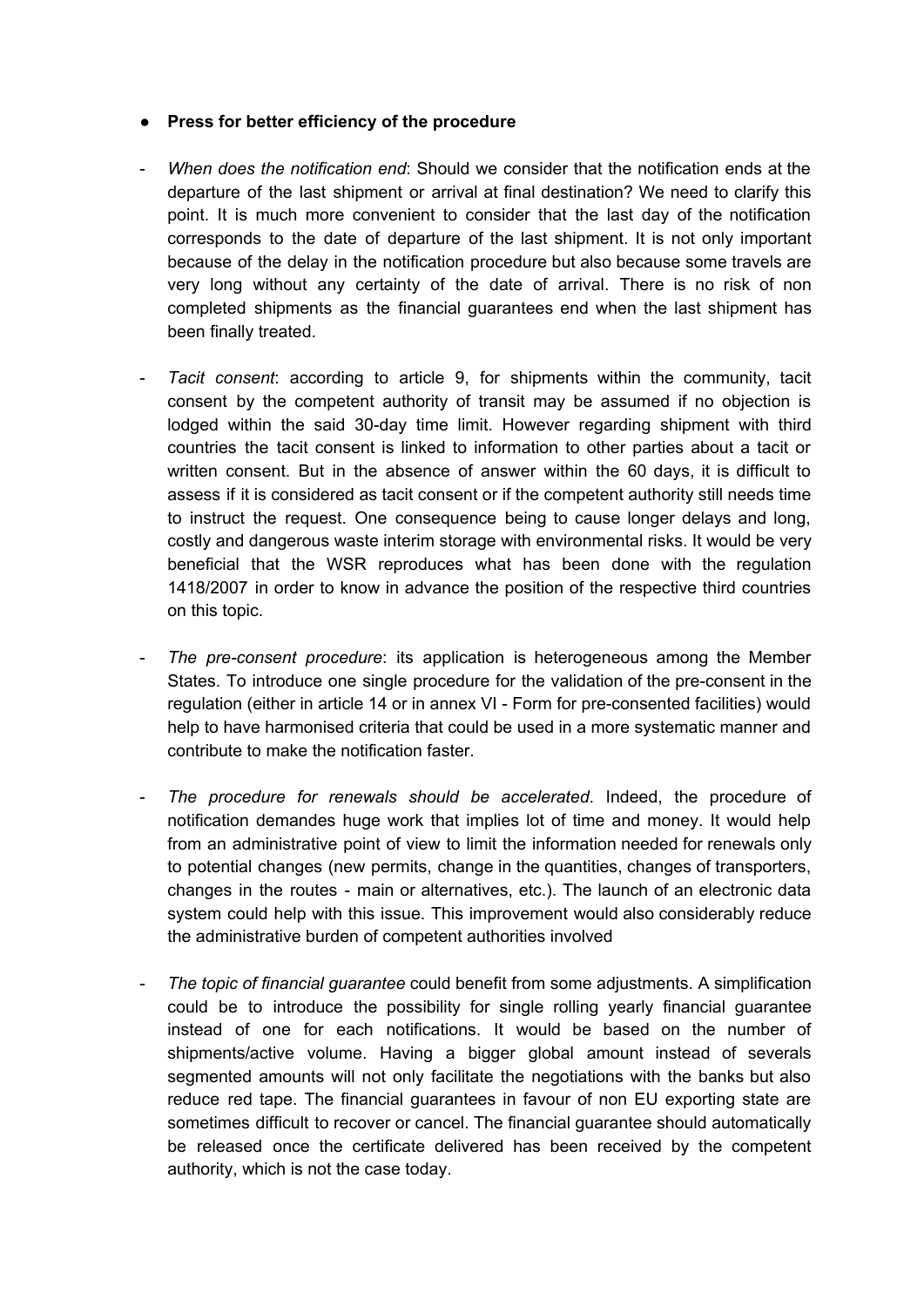- *Authentication/translation of the document*: the procedure can suffer from demands of the competent authorities to provide extended certified or translated documents on non essential part of official documents that do not help to give consent.
- We would favor reviewing *the amount of 25kg* associated to shipments of waste explicitly destined for laboratory analysis. Indeed, sometimes we need to send bigger quantities, for instance in the case of pilot trials. The limit should be revised and accompanied by a specific procedure in order to be more adapted to situations of laboratory test or analysis.
- **● Beyond the provisions of the WSR, we should fix the gaps and overlaps of EU waste legislations to reduce diverging interpretations and ensure harmonised implementation in the EU**

Shipments of waste can also be impacted by obstacles connected to the implementation of EU waste legislation or other related legislations. For instance, differences of interpretation between waste/non waste, hazardous/non hazardous waste and recovery/disposal have consequences on the efficient functioning of the shipments and application of the waste shipment regulation. Although article 28 on disagreement on classification issues considers managing the divergences by applying the stricter regulation, its point 4 opens the possibility to bring the issues to court. That means that any positions can be put into question, and as the level of interpretation of the different situations may be complex, this uncertainty can push Member States not to take position. For this reason, in order not to weaken the provisions of article 28, we would advocate to limit or better frame the possibility to bring any dispute to a court or a tribunal to situations where no specific national legislation exist.

- *Divergence of classification of the waste codes*: The differences of waste codes between the European and the Bale lists harm the consistency of application of the WSR. It would be very useful to have a correspondence table between the two lists.
- *- Application of national end-of-waste criteria:* Divergent national applications of end of waste criteria are likely to distort competition and disturb the market.
- *- Application of the grounds for reasoned objections to shipments of waste for recovery:* The objections to transfers are different depending on the status of the treatment. For disposal operations, a competent authority can object referring to proximity principle or self-sufficiency but these objections don't exist for recovery operations. We should fight the situation of sham recovery where the use of inappropriate R code favors imports or exports of waste. It leads to massive waste shipments to installations that are located farer and whose treatment may be lower in the waste hierarchy or even detrimental for the environment or human health.